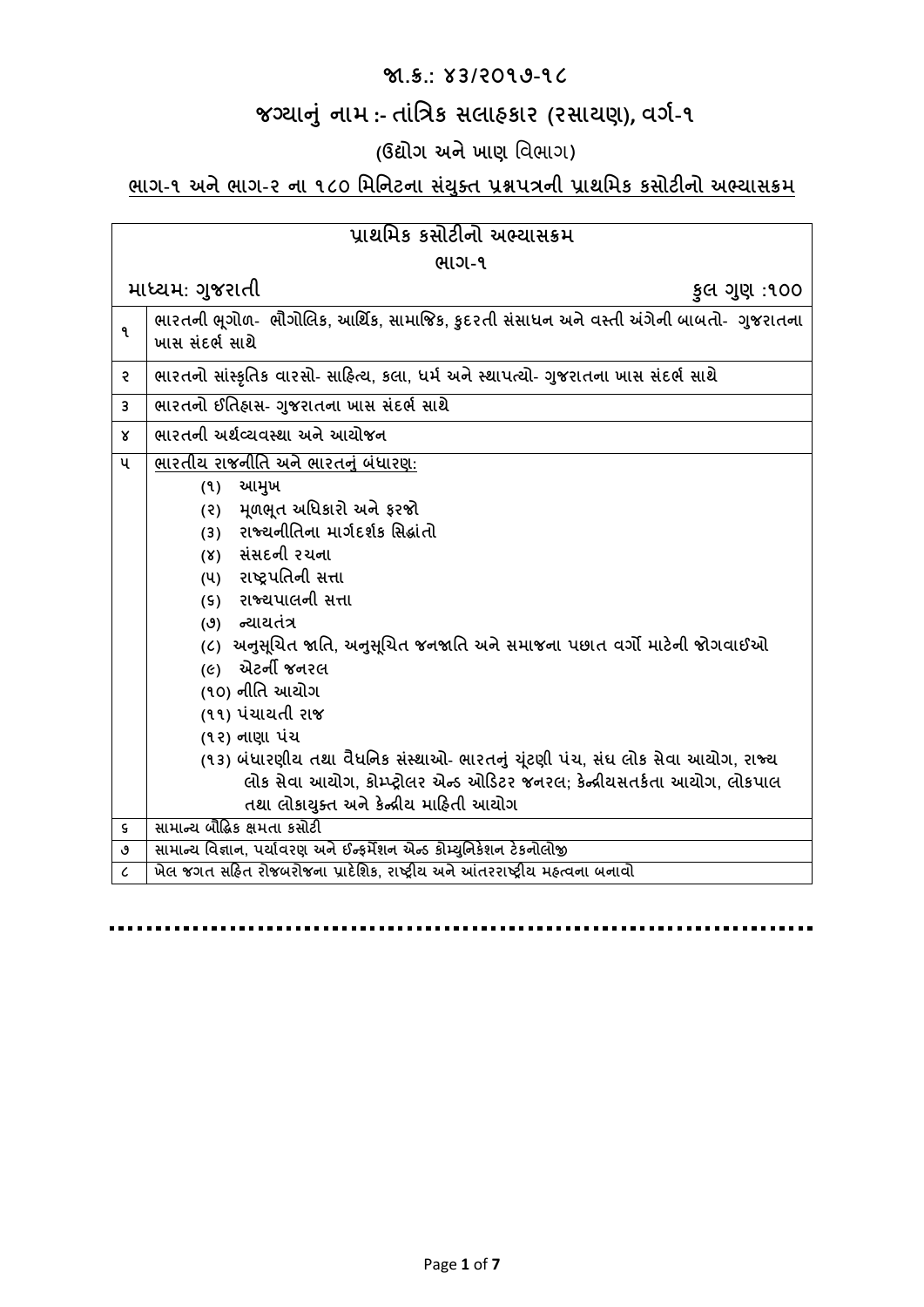| <b>Syllabus of Preliminary Test</b>                                                                    |  |  |  |
|--------------------------------------------------------------------------------------------------------|--|--|--|
| Part-1                                                                                                 |  |  |  |
| Medium: Gujarati<br>Total Marks-100                                                                    |  |  |  |
| Geography of India-Physical, Economic, Social, Natural Resources and population                        |  |  |  |
| related topics- with special reference to Gujarat                                                      |  |  |  |
| $\overline{2}$<br>Cultural heritage of India-Literature, Art, Religion and Architecture- with special  |  |  |  |
| reference to Gujarat                                                                                   |  |  |  |
| History of India with special reference to Gujarat<br>3                                                |  |  |  |
| <b>Indian Economy and Planning</b><br>$\overline{4}$                                                   |  |  |  |
| $\overline{5}$<br>Indian Polity and the Constitution of India:                                         |  |  |  |
| Preamble<br>(1)                                                                                        |  |  |  |
| <b>Fundamental Rights and Fundamental Duties</b><br>(2)<br>(3)<br>Directive Principles of State Policy |  |  |  |
| (4)                                                                                                    |  |  |  |
| Composition of Parliament<br>Powers of the President of India<br>(5)                                   |  |  |  |
| (6)<br>Powers of Governor                                                                              |  |  |  |
| (7)<br>Judiciary                                                                                       |  |  |  |
| (8)<br>Provisions for Scheduled Castes, Scheduled Tribes and backward classes of the                   |  |  |  |
| society                                                                                                |  |  |  |
| <b>Attorney General</b><br>(9)                                                                         |  |  |  |
| (10) NITIAayog<br>(11) Panchayati Raj Institutions                                                     |  |  |  |
| (12) Finance Commission                                                                                |  |  |  |
| (13) Constitutional and Statutory Bodies: Election Commission of India, Union                          |  |  |  |
| Public Service Commission, State Public Service Commission, Comptroller and                            |  |  |  |
| Auditor General; Central Vigilance Commission, Lokpal and Lokayukta, Central                           |  |  |  |
| <b>Information Commission</b>                                                                          |  |  |  |
|                                                                                                        |  |  |  |
| <b>General Mental Ability</b><br>6                                                                     |  |  |  |
| General Science, Environment and Information & Communication Technology<br>7                           |  |  |  |
| Daily events of Regional, National and International Importance including Sports<br>8                  |  |  |  |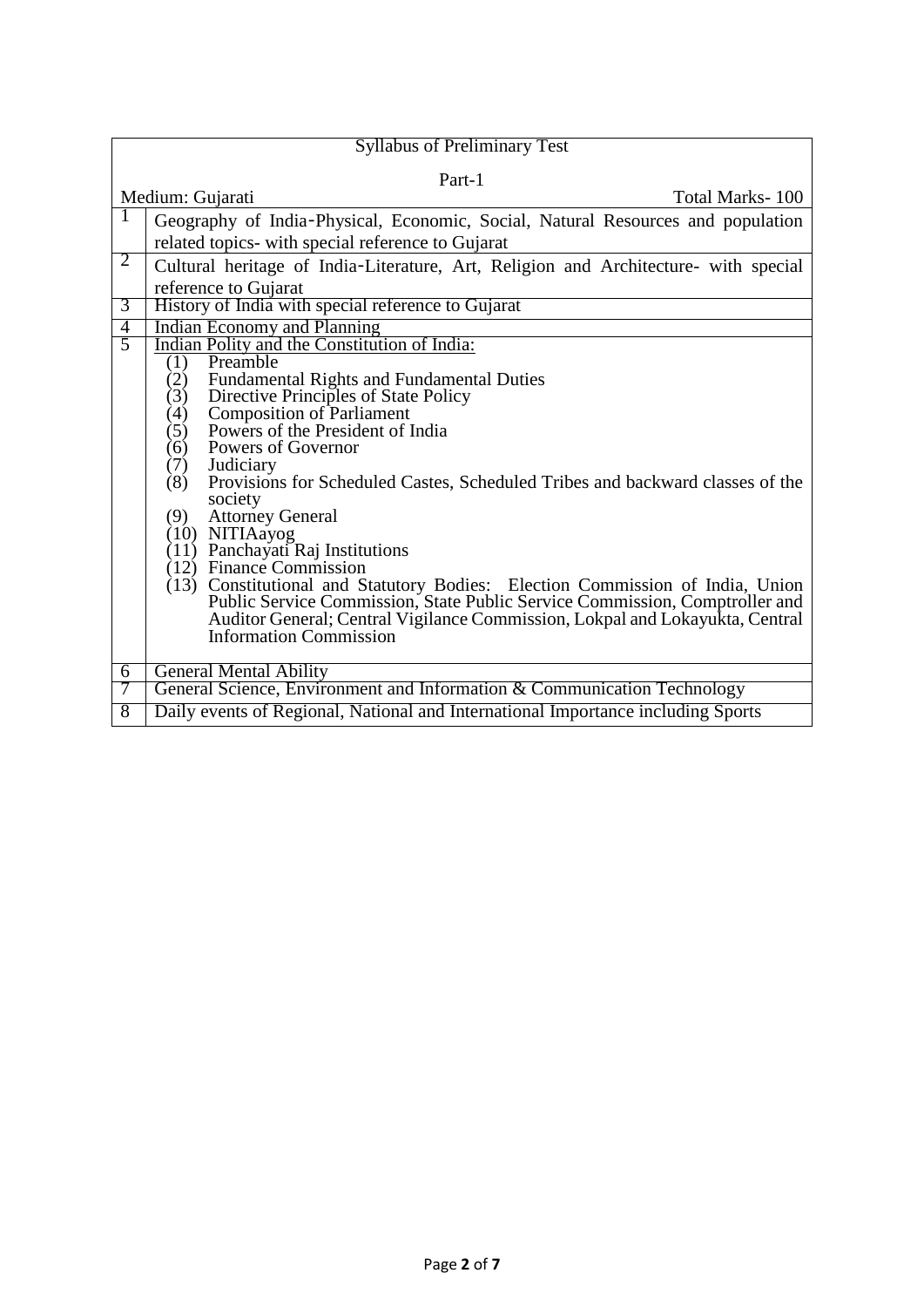### **Part-II (Subject Related Syllabus)**

# **Syllabus for Preliminary Test for the recruitment of Technical Advisor (Chemical), Class I**

 **Advt.No.: 43/2017-18**

**Total Questions:200 Total Marks:200 Medium: English** 

#### **1. Fundamentals of Chemical Engineering Unit Operations**

Types of Unit operations, Fluid Flow Operation, Mechanical Operation, Heat Transfer Operation, Mass Transfer Operations

#### **2. Advanced Kinetics and Reaction Engineering**

Introduction, Heterogeneous Reactions, Fluidised Bed Reactors, Multiphase Reactors, Bubble Column Reactor**,** Design of Reactors, Monolithic Reactors.

#### **3. Industrial Biotechnology**

Introduction to Industrial Bioprocess, Strain Improvement and Media Preparation, Fermentation Process, Production of Primary and Secondary Metabolites, Production of Modern Biotechnological Products**.**

#### **4. Property Prediction for Mixtures (PPM)**

Introduction to Polymer Processing, Mixing, Principles, Blending and Blending Equipment, Batch Compounding Equipment, Continuous Compounding Equipment, Calendars, Molding & Casting, Other Processing Methods. Estimation and Computation of Thermodynamic and Transport Properties, Density, Fluid Phase Equilibrium Prosperities, Heat Capacity and Enthalpy, Viscosity, Thermal Conductivity, Diffusion Coefficient, Surface Tension.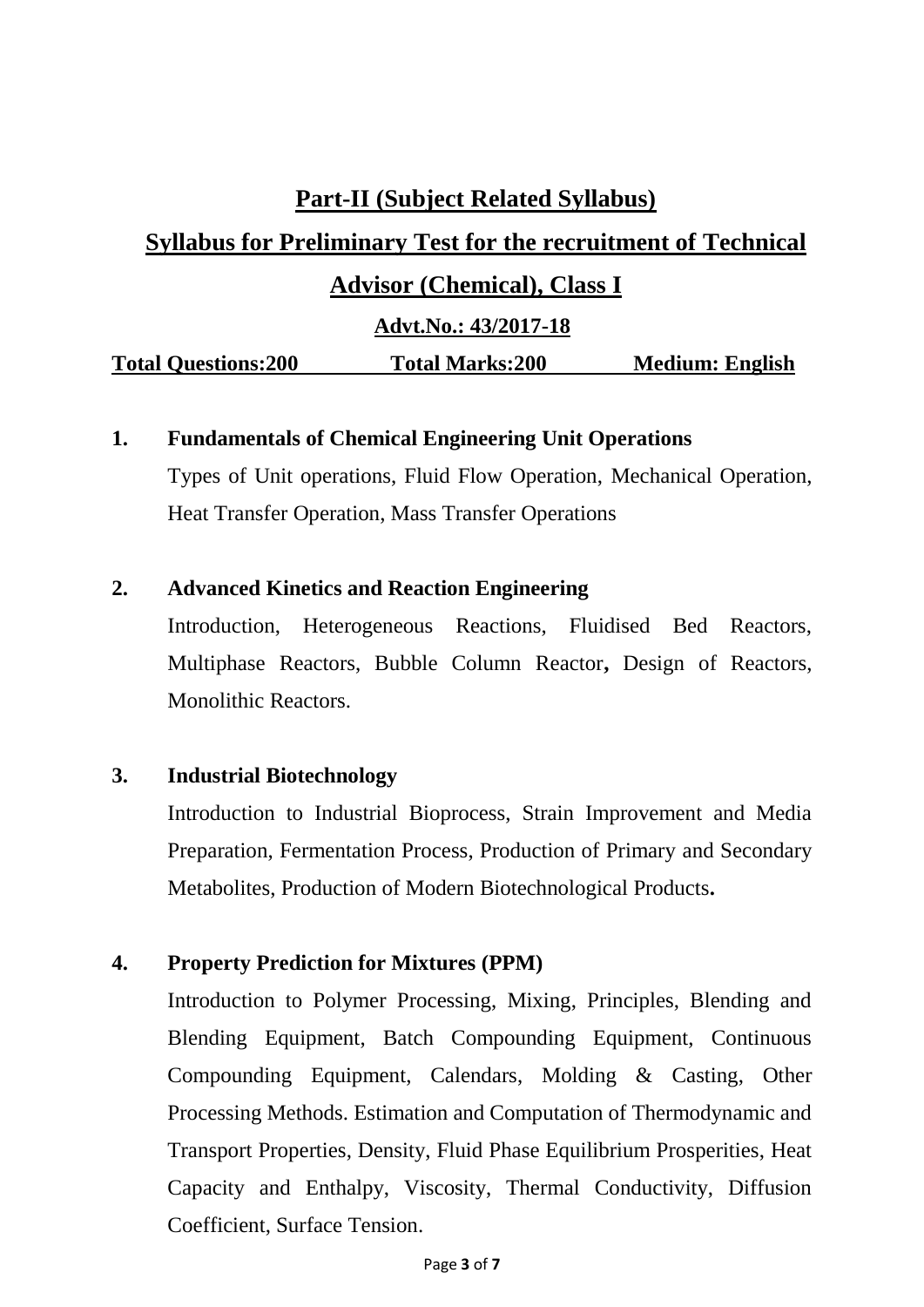#### **5. Polymer Materials & Testing (PMT)**

Identification, Testing &Evaluation of Rubbers, Plastics and Fibers, Mechanical Properties, Electrical Properties, Thermal Properties, Environmental Resistance Properties.

#### **6. Chemical Process Optimization**

Introduction, Optimization of Unconstrained Functions One, Multivariable Search – Analytical Methods, Numerical, Non- Linear Programming With Constrained and Its Applications, Application of Optimization in Chemical Engineering, Non-traditional Optimization Techniques, Statistical Optimization Techniques.

#### **7. Energy & Mass Integration (EMI)**

Estimation and Computation of Thermodynamic and Transport Properties, Density, Fluid Phase Equilibrium Prosperities, Heat Capacity and Enthalpy, Viscosity, Thermal Conductivity, Diffusion Coefficient, Surface Tension.

**8. Environment:** Introduction, Nature of environment and its problem due to over utilization of natural resources. Environmental degradation, Greenhouse effect, acid rain, Ozone depletion, Photochemical smog. Environmental problems in India, Environment management and laws. Impact of Technology on the environment. **Environmental Pollution:** Types, classification, causes, effects and remedies. Various Acts, Rules and Regulation for Pollution Control and Protection of environment. The National Green Tribunal. Industrial waste water treatment and effluent treatment plan (ETP), Waste water recycling, sewage treatment. Solid waste Management and E-waste Management.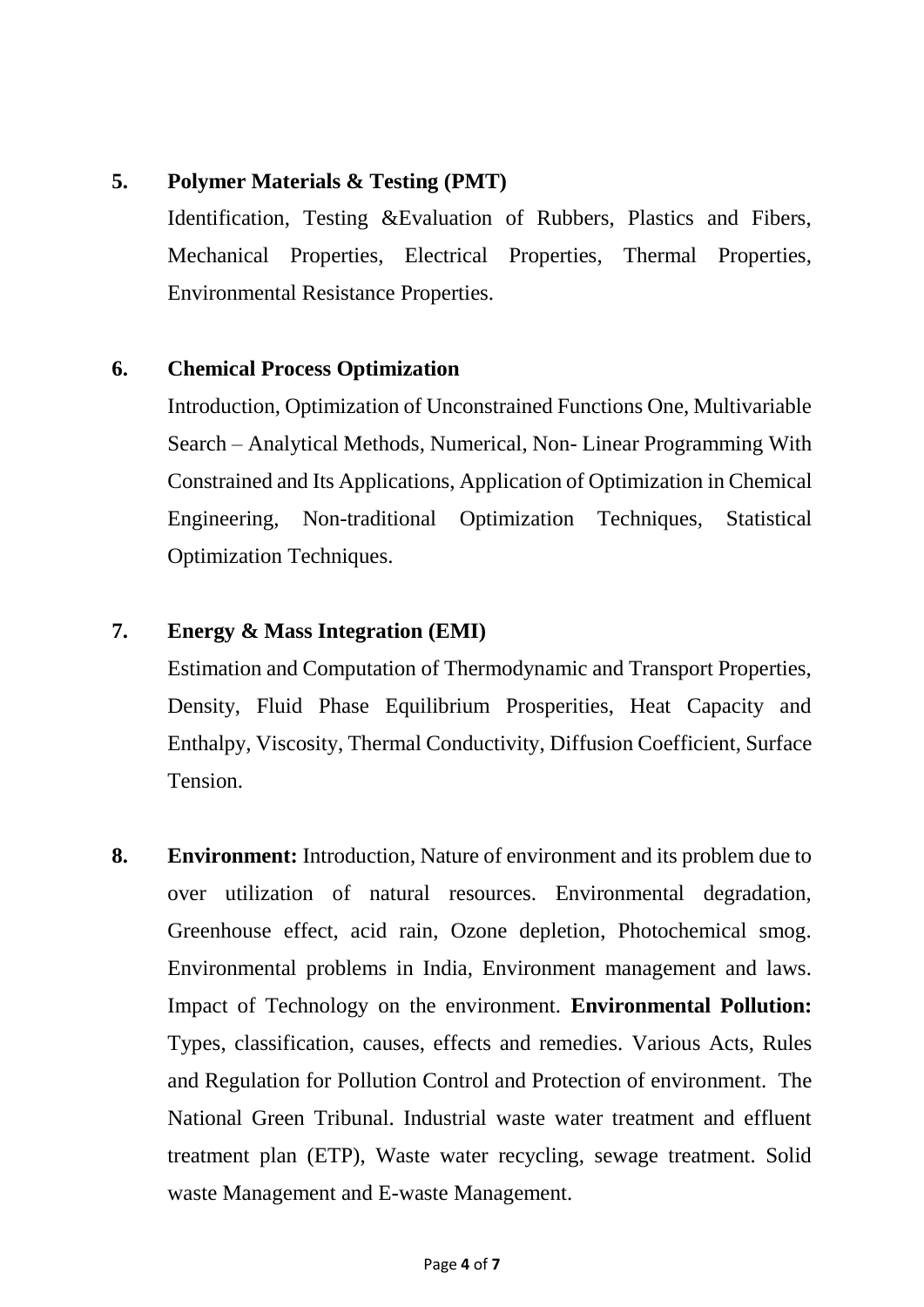**9. Ecology and Ecosystem**: Ecology- Objectives, classification, concepts, structure, function and components of ecosystem, Bio-Geo- Chemical Cycles, Energy Flow in Ecosystem Food Chains, Major Ecosystems, Population & Natural Resources.

#### **10. Fundamentals of Drilling Engineering**

Drilling Rig: Components, Selection and Operating systems. Drilling Fluids – Basics, Functions, Classification, Properties and Nature. Drilling fluids equipment related to pressure and separation. Drill String, Casing string, drill bits and Wellhead Equipment. Cementing, Cements & cement slurry.

#### **11. Fundamentals of Production Engineering**

Introduction, Well Perforation, Well Completion, Well Testing and Activation, Introduction to Artificial lift techniques.

#### **12. Petroleum reservoir fluids and rock properties**

Reservoir fluid Composition, Thermodynamic behavior of hydrocarbon system both gas and liquid, vapour liquid equilibria, PVT analysis, evaluation and correlation of physical properties of petroleum reservoir fluids. Introduction to reservoir media, Fundamental concepts and mathematical expressions of relative permeability, Salient features of Gas-Oil and Water, Fundamentals and classification of flow in porous media, Single phase and multiphase fluid flow in different state (steady and unsteady) and different system (linear, radial) considering compressible, slightly compressible and incompressible fluid.

**13. Indian policy on Hydrocarbon:** Exploration and Licensing Policy (HELP). Drilling Contracts, Farm-in and Farm-out, Joint ventures, Union and State government schemes related to Industries and Fuel.

#### **14. Economic System and Business**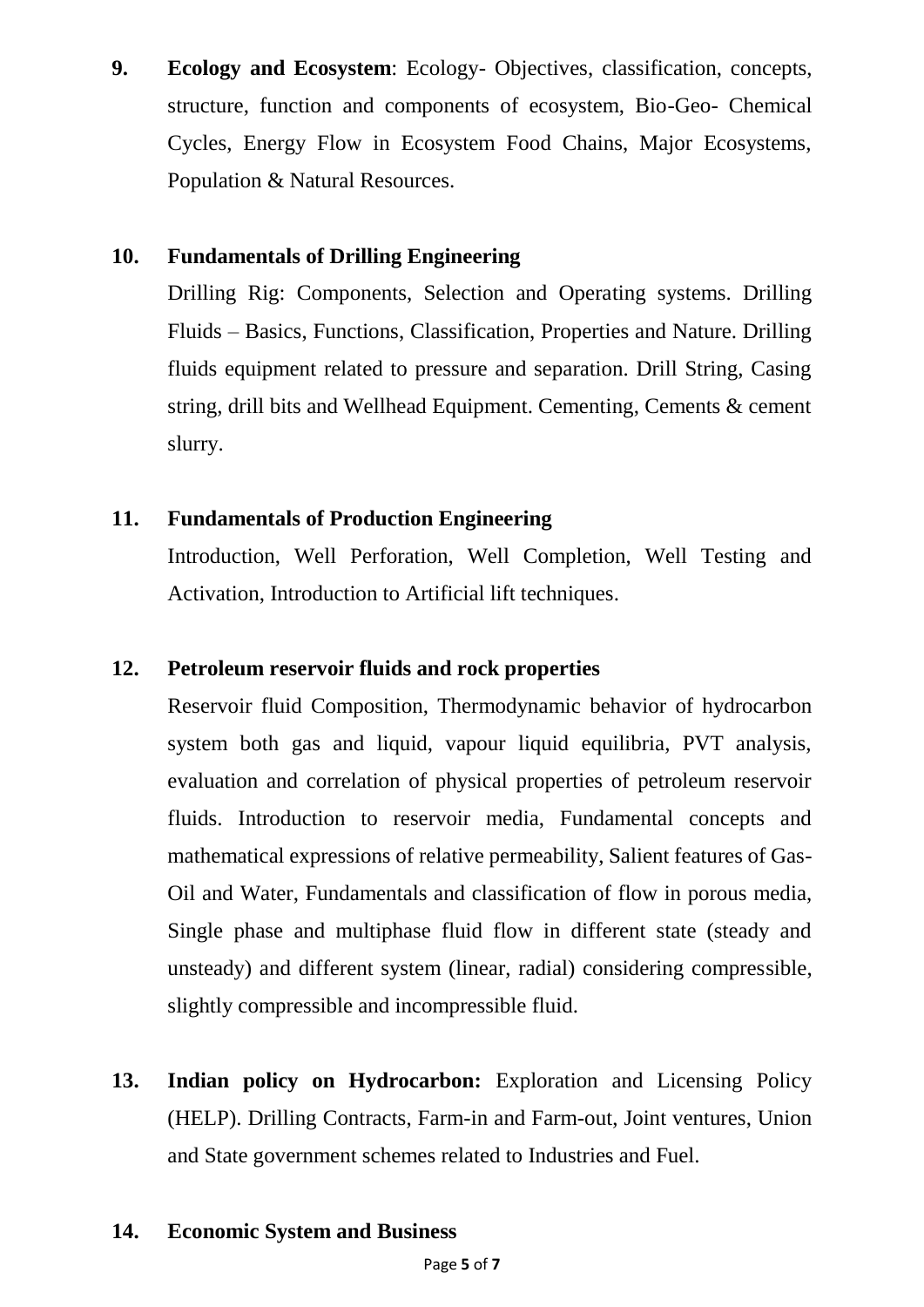Economic System: capitalism, socialism and mixed economy, National Income, Monetary and Fiscal Policy (finance commission), Industrial Policy, Union Budget, Social Environment, Technological Environment, International Business Environment.

#### **15. Small Business & Management of MSMEs**

Concept & Definition, Role of Small Business in the modern Indian Economy, Small entrepreneur in International business; Steps for starting a small industry, registration as SSI, Role of India Infrastructure Finance Company, SIDBI etc.; advantages and problems of SSIs; Institutional Support mechanism in India; Incentives & Facilities, Govt. Policies for SSIs, Setting MSMEs- location of enterprise - steps in setting - Problems of entrepreneurs - Sickness in small industries - reasons and remedies - Incentives and subsidies - Evaluating entrepreneurial performance - Rural entrepreneurship - Women Entrepreneurship.

**16. Organizational setup and functions of various departments/ divisions/ institutions/ boards under** Ministry of Commerce and Industry and Ministry of Micro, Small and Medium Enterprises. Ministry of Environment, Forest and climate change, its role, legal framework and various institutions working under it. National and Environment policy-2006, Environment, Clearance and Environment Impact Assessment. United Nations Environment Programme (UNEP).

#### **17. Various Government Policies and Acts:**

New Industrial Policy, 2015 of Government of Gujarat, State Government's Cluster Development Policy and various R & D institutions, State Government's Cottage and Rural Industries Policy 2016, The Micro, Small and Medium Enterprises Development Act, 2006, The Gujarat Special Economic Zones Act, 2004, The Gujarat Industrial Development Act, 1962 etc.